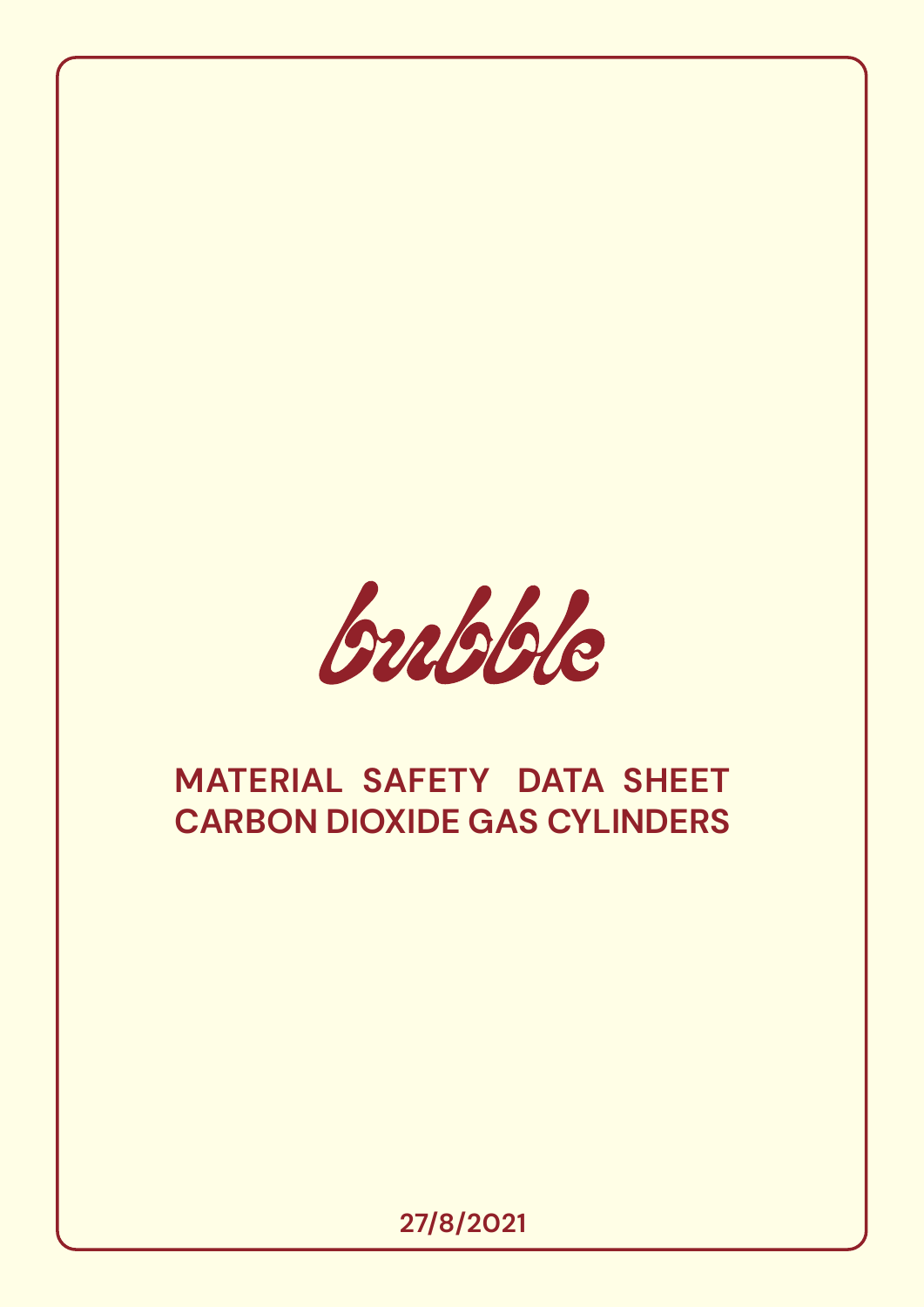#### **1. Product Name CARBON DIOXIDE CYLINDER**

**IDENTIFICATION OF THE MATERIAL AND SUPPLIER Supplier Name: Bubble Delivery PTY LTD Telephone +61 Uses DISPENSING GAS, SHIELDING GAS, INERT GAS, COMPRESSED GAS REFRIDGERANT, CARBONATION**

#### **2. HAZARDS IDENTIFICATION**

**NOT CLASSIFIED AS HAZARDOUS ACCORDING TO NOHSC CRITERIA CLASSIFIED AS A DANGEROUS GOOD BY THE CRITERIA OF THE ADG CODE CONCENTRATION: CARBON DIOXIDE CO2 > 99.9%**

#### **3. FIRST AID MEASURES**

**Eye: Treatment for cold burns: Immediately flush with tepid water or with sterile saline solution. Hold eyelids apart and irrigate for 15 minutes. Seek medical attention.**

**Inhalation: Remove from area of exposure immediately. If assisting a victim avoid becoming a casualty, wear an Air-line respirator or Self Contained Breathing Apparatus (SCBA). Be aware of possible explosive atmospheres. If victim is not breathing apply artificial respiration and seek urgent medical attention. Give oxygen if available. Keep warm and rested. Skin: Cold burns: Remove contaminated clothing and gently flush affected areas with warm water (30 C) for 15 minutes.**

**Apply sterile dressing and treat as for a thermal burn. For large burns, immerse in warm water for 15 minutes. DO**

**NOT apply any form of direct heat. Seek immediate medical attention. Ingestion: Ingestion is considered unlikely. However, if ingestion occurs, drink large volumes of water. Seek medical attention.**

**For advice, contact a Poisons Information Centre on 13 11 26 (Australia Wide) or a doctor.**

**Advice To Doctor: Treat for asphyxia and cold burns.**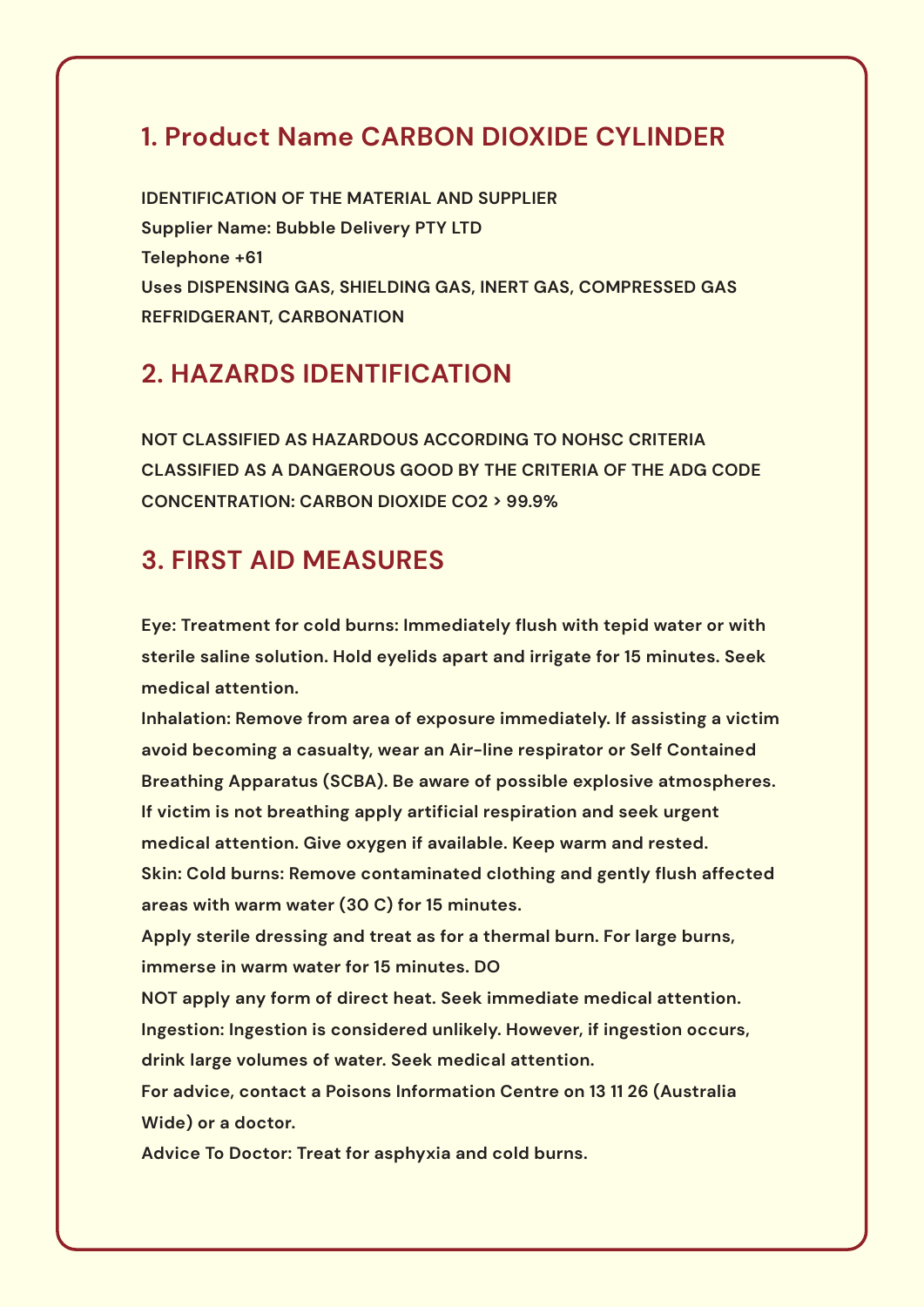#### **4. FIRE FIGHTING MEASURES**

**Flammability: Non flammable.**

**Fire and Explosion: Non flammable. Temperatures in a fire may cause cylinders to rupture. Call fire brigade. Cool cylinders exposed to fire by applying water from a protected location. Do not approach cylinders suspected of being hot.Remove cool cylinders from the path of the fire. Evacuate the area if unable to keep cylinders cool. Ensure work area is thoroughly ventilated before re-entry.**

**Extinguishing: Non flammable. Use water fog to cool containers from protected area.**

#### **5. ACCIDENTAL RELEASE MEASURES**

**Spillage: GAS CYLINDERS: If the cylinder is leaking, eliminate all potential ignition sources and evacuate area of personnel.**

**Inform manufacturer/supplier of leak. Wear appropriate PPE and carefully move it to a well ventilated remote area, then allow to discharge. Do not attempt to repair leaking valve or cylinder fusible plugs.**

# **6. HANDLING AND STORAGE Handling**

**Before use carefully read the product label. Use of safe work practices are recommended to avoid eye or skin contact and inhalation. Observe good personal hygiene, including washing hands before eating. Prohibit eating, drinking and smoking in contaminated areas (eg. if container is damaged). Storage Do not store near sources of ignition or incompatible materials. Cylinders should be stored below 50 C in a secure area, cylinders with diameter greater than 180mm should be stored in upright position, cylinders with diameter less than 180mm may be laid on their side for transport. All cylinders should be restrained to prevent cylinders from falling. Cylinders should also be stored in a dry, well ventilated area constructed of non-combustible material with firm level floor (preferably concrete), away from areas of heavy traffic and emergency exits.**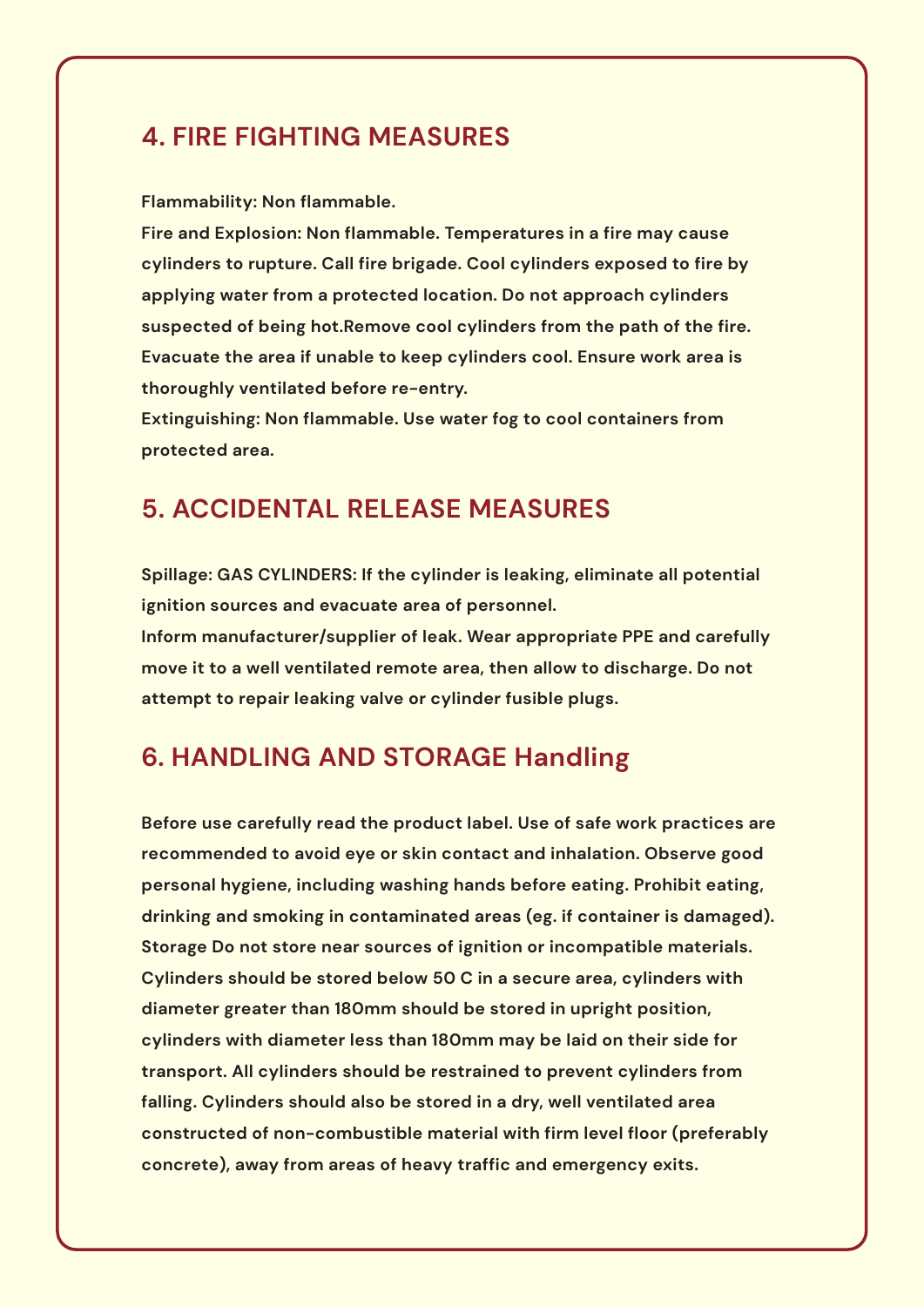## **7. EXPOSURE CONTROLS / PERSONAL PROTECTION**

**Ventilation Use with adequate natural ventilation. Open windows and doors where possible. In poorly ventilated areas, mechanical extraction ventilation is recommended. Maintain vapour levels below the recommended exposure standard. Exposure Standards CARBON DIOXIDE (124-38-9) ES-TWA : 5000 ppm (9000 mg/m3) ES-STEL : 30000 ppm (54000 mg/m3) WES-TWA : 5000 ppm (9000 mg/m3) PPE Wear safety glasses, safety boots and leather or cotton gloves. Where an inhalation risk exists, wear Self Contained Breathing Apparatus (SCBA) or an Air-line respirator.**

#### **8. PHYSICAL AND CHEMICAL PROPERTIES**

**Appearance: COLOURLESS GAS Odour: ODOURLESS pH: NOT AVAILABLE Vapour Pressure: 6300 kPa @ 25 C (Approximately) Vapour Density: NOT AVAILABLE Boiling Point: NOT AVAILABLE Melting Point: NOT AVAILABLE Evaporation Rate: NOT AVAILABLE Solubility (water): 0.759 cm3/cm3 Specific Gravity: NOT AVAILABLE % Volatiles: NOT AVAILABLE Flammability: NON FLAMMABLE Flash Point: NOT RELEVANT Upper Explosion Limit: NOT RELEVANT Lower Explosion Limit: NOT RELEVANT Autoignition Temperature: NOT AVAILABLE Density: 1.53 (Air = 1) Cylinder pressure (when full): 6300 kPa @ 25 C (Approximately) Sublimation Temperature: -78 C (Approximately) Critical Temperature: 31 C (Approximately) Critical Pressure: 7,380 kPa (Approximately)**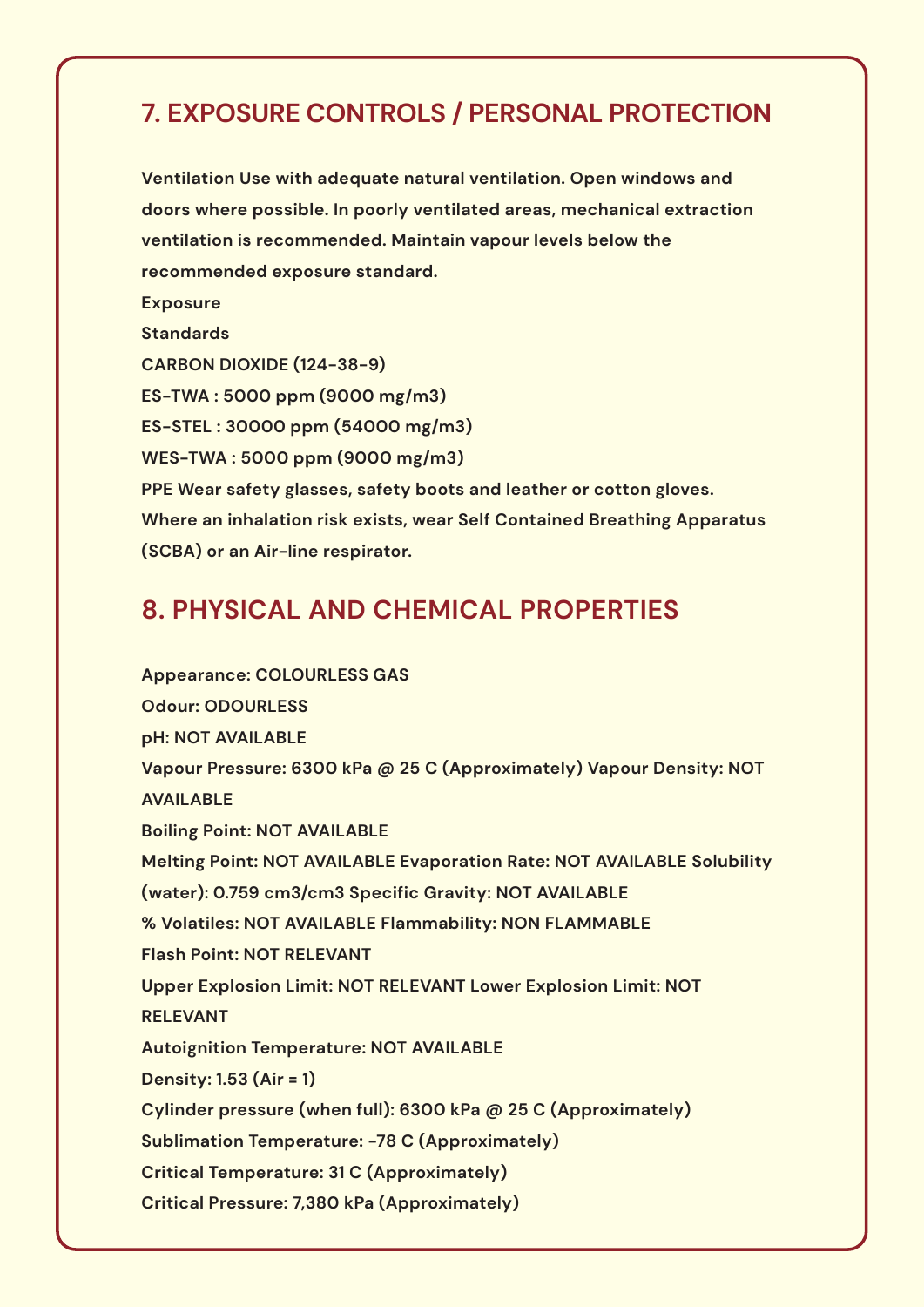#### **9. STABILITY AND REACTIVITY**

**Reactivity: Moist carbon dioxide is corrosive, hence acid resistant materials are required (stainless steel). Certain properties of some plastics and rubbers may be affected by gas or liquid, ie. embrittlement, leaching of plasticisers, etc.Dust of aluminium, chrome and manganese ignite and explode when heated in carbon dioxide. Incompatible with acrylaldehyde, aziridine, metal acetylides, sodium peroxide. Corrosive when moist. Decomposition Products: May evolve toxic gases if heated to decomposition.**

#### **10. TOXICOLOGICAL INFORMATION**

**Health Hazard Summary: Asphyxiant gas. Severe frost-bite burns may result from exposure to cold vapour or liquid. Carbon dioxide concentrations of 3-5 % in air cause increased respiration and headache. Concentrations of 8-15% cause headache, nausea and vomiting which may lead to unconsciousness if not moved to open air and given oxygen. Inhalation of a mixture containing no oxygen may result in unconsciousness from the first breath and death will follow in a few minutes. Adverse health effects to long term exposure to carbon dioxide have not been reported. However in environments such as submarines where exposure to levels of 0.5 - 1.0% may occur, specialist medical opinion should be sought on the effects of long term exposure**

**Eye: Non irritating. However, direct contact with evaporating liquid may result in severe cold burns with possible permanent damage. Eye contact with dry ice powder could result in frostbite or cold burns. Inhalation: Non irritant - Asphyxiant. Skin: Non irritating. Contact with evaporating liquid (eg. cold vessels or pipes containing low pressure liquid) may result in frost-bite with severe tissue damage. Skin contact with dry ice powder could result in frostbite or cold burns.**

**Ingestion: Due to product form, ingestion is considered highly unlikely. Ingestion will cause severe cold burns to mouth and throat.**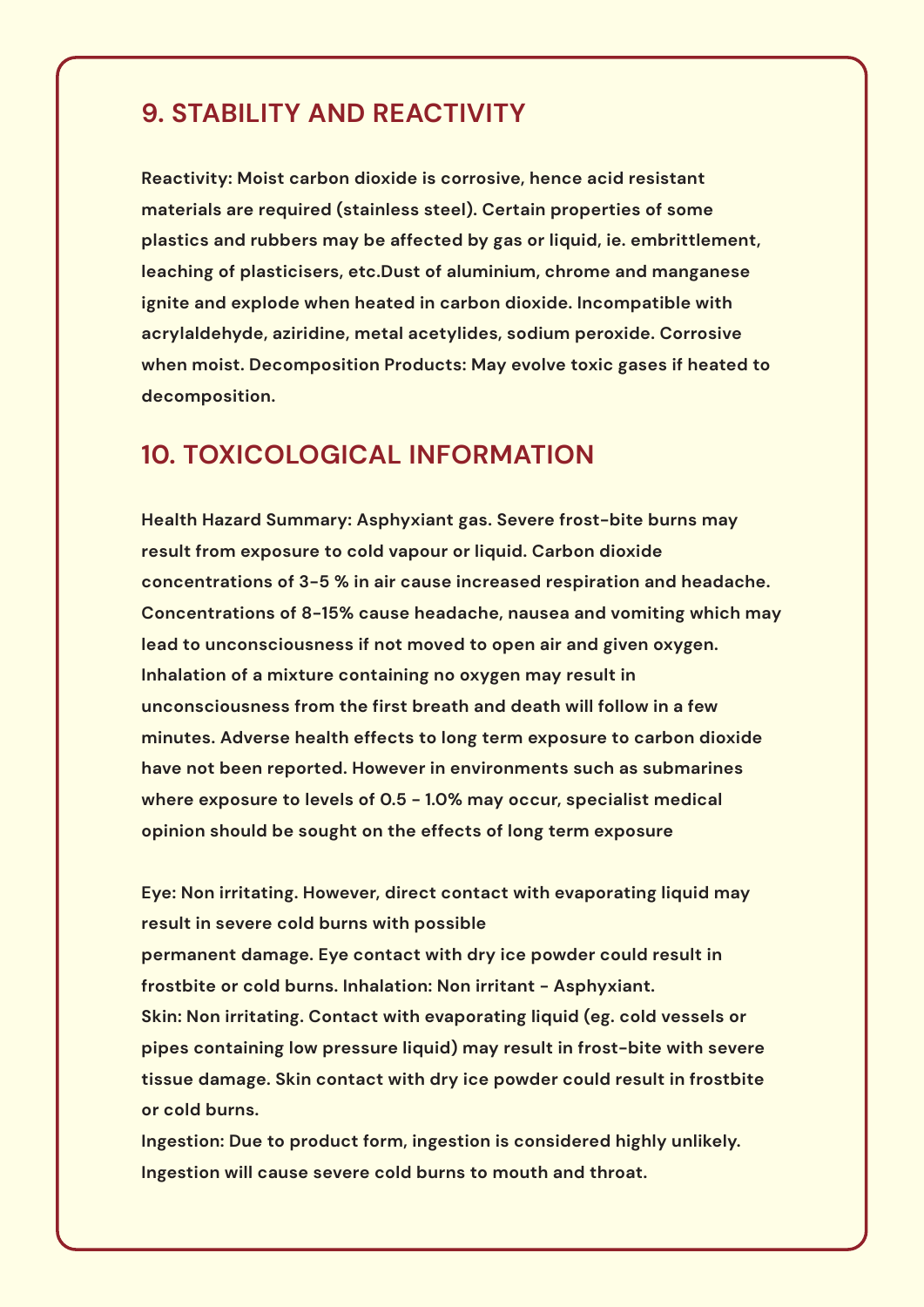#### **11. ECOLOGICAL INFORMATION**

**Environment: Carbon dioxide is a natural component of the earth's atmosphere (0.027 - 0.035 % v/v). However, increases in the atmospheric carbon dioxide levels have been linked with global warming, and hence emission of carbon dioxide into the atmosphere should be mimimised as far as possible.**

#### **12. DISPOSAL CONSIDERATIONS**

**Waste Disposal: Cylinders should be returned to the manufacturer or supplier for disposal. Legislation: Dispose of in accordance with relevant local legislation.**

#### **13. TRANSPORT INFORMATION**

**Transport: Ensure cylinder is separated from driver and that outlet of relief device is not obstructed. UN Number: 1013 Shipping Name: CARBON DIOXIDE DG Class: 2.2 Subsidiary Risk(s): None Allocated Packing Group: None Allocated Hazchem Code: 2RE**

#### **14. REGULATORY INFORMATION**

**AICS: All chemicals listed on the Australian Inventory of Chemical Substances (AICS).**

**Poison Schedule: A poison schedule number has not been allocated to this product using the criteria in the Standard for the Uniform Scheduling of Drugs and Poisons (SUSDP).**

### **15. OTHER INFORMATION**

**Additional Information: APPLICATION METHOD: Gas withdrawal: gas regulator of suitable pressure and flow rating fitted to cylinder or manifold**